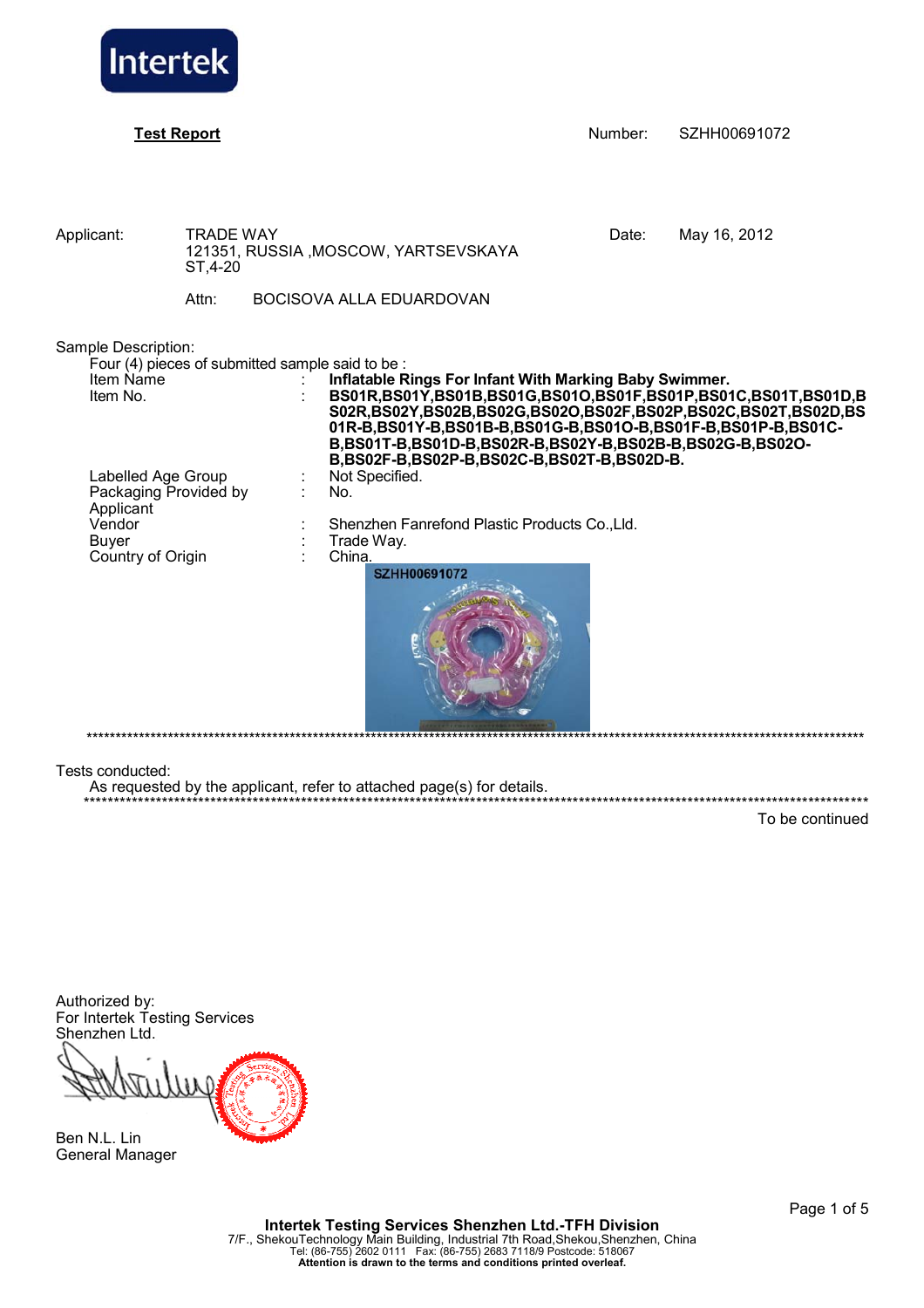

# **Test Report**

| Conclusion:                                                 |                                                                                         |                |
|-------------------------------------------------------------|-----------------------------------------------------------------------------------------|----------------|
| Tested Samples<br>Tested components of<br>submitted samples | Standard<br>EN71-3: 1994 and amendment A1: 2000 and AC: 2002<br>for toxic elements test | Result<br>Pass |
|                                                             | $EN71-9:2005$ and amendment A1 : 2007 on solvent<br>migration requirement               | Pass           |
|                                                             | $EN71-9:2005$ and amendment A1 : 2007 on monomers<br>migration requirement              | Pass           |
|                                                             | EN71-9: 2005 and amendment A1: 2007 on plasticizer<br>migration requirement             | Pass           |

Authorized by:<br>For Intertek Testing Services<br>Shenzhen Ltd.

ui

Ben N.L. Lin General Manager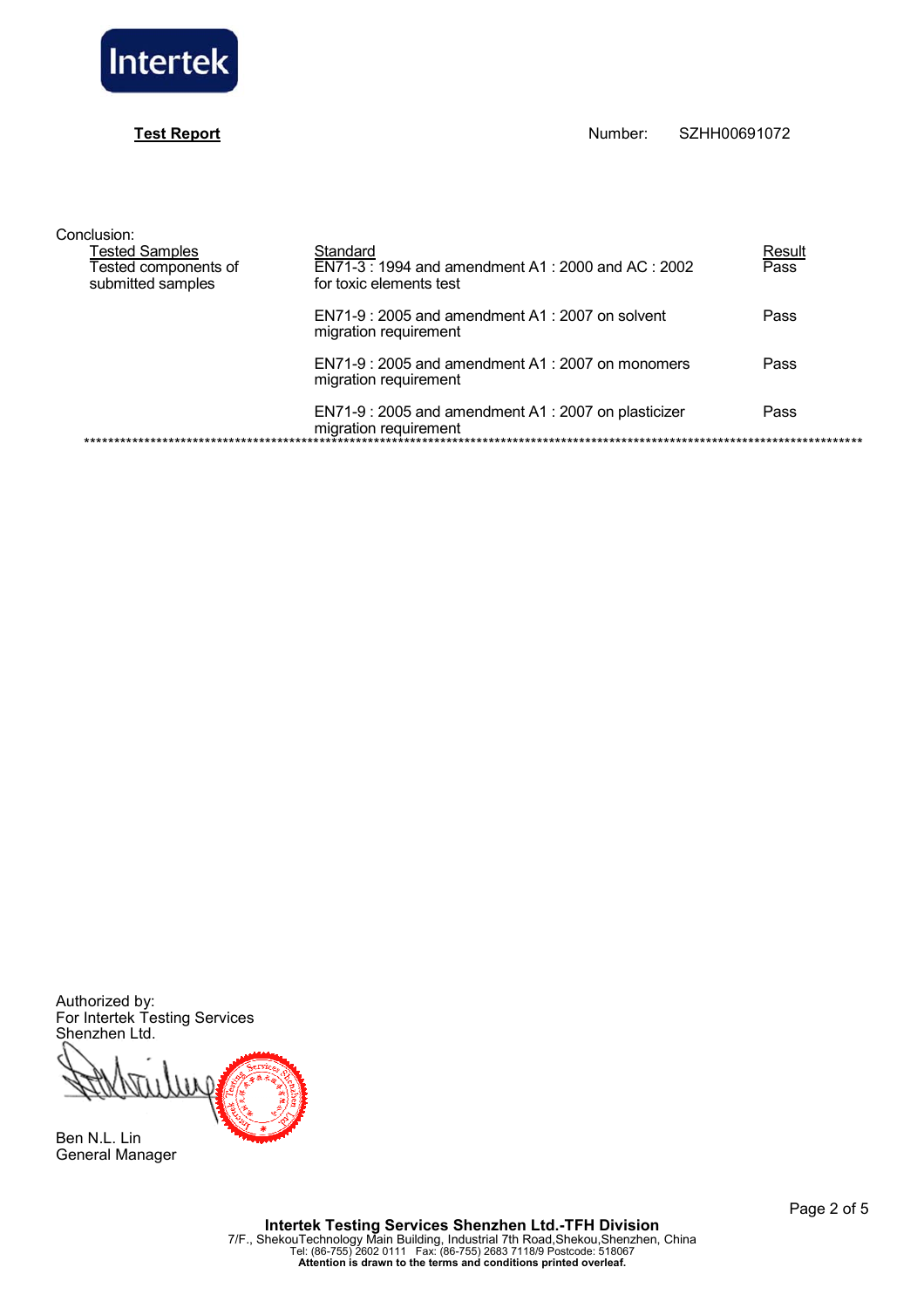

### **Test Report** Number: SZHH00691072

### 1 Toxic Elements Analysis

 As per European Standard on Safety of toys EN71-3 : 1994 and amendment A1 : 2000 and AC : 2002, acid extraction method was used and toxic elements content were determined by Inductively Coupled Argon Plasma Spectrometry.

|                    | Result (mg/kg) | Limit   |
|--------------------|----------------|---------|
|                    | <u>(1-3)</u>   | (mg/kg) |
| Sol. Barium (Ba)   | <5             | 1000    |
| Sol. Lead (Pb)     | $<$ 5          | 90      |
| Sol. Cadmium (Cd)  | $<$ 5          | 75      |
| Sol. Antimony (Sb) | $<$ 5          | 60      |
| Sol. Selenium (Se) | <5             | 500     |
| Sol. Chromium (Cr) | $<$ 5          | 60      |
| Sol. Mercury (Hg)  | <5             | 60      |
| Sol. Arsenic (As)  | < 2.5          | 25      |

 Sol. = Soluble  $\leq$  = Less than mg/kg = milligram per kilogram

Tested components :

(1) Transparent blue plastic (swim ring of both styles).

(2) Transparent plastic (valve of both styles).

(3) White velcro (velcro of both styles).

 Date sample received : Apr 28, 2012 Testing period : Apr 28, 2012 to May 05, 2012 \*\*\*\*\*\*\*\*\*\*\*\*\*\*\*\*\*\*\*\*\*\*\*\*\*\*\*\*\*\*\*\*\*\*\*\*\*\*\*\*\*\*\*\*\*\*\*\*\*\*\*\*\*\*\*\*\*\*\*\*\*\*\*\*\*\*\*\*\*\*\*\*\*\*\*\*\*\*\*\*\*\*\*\*\*\*\*\*\*\*\*\*\*\*\*\*\*\*\*\*\*\*\*\*\*\*\*\*\*\*\*\*\*\*\*\*\*\*\*\*\*\*\*\*\*\*\*\*\*\*\*\*\*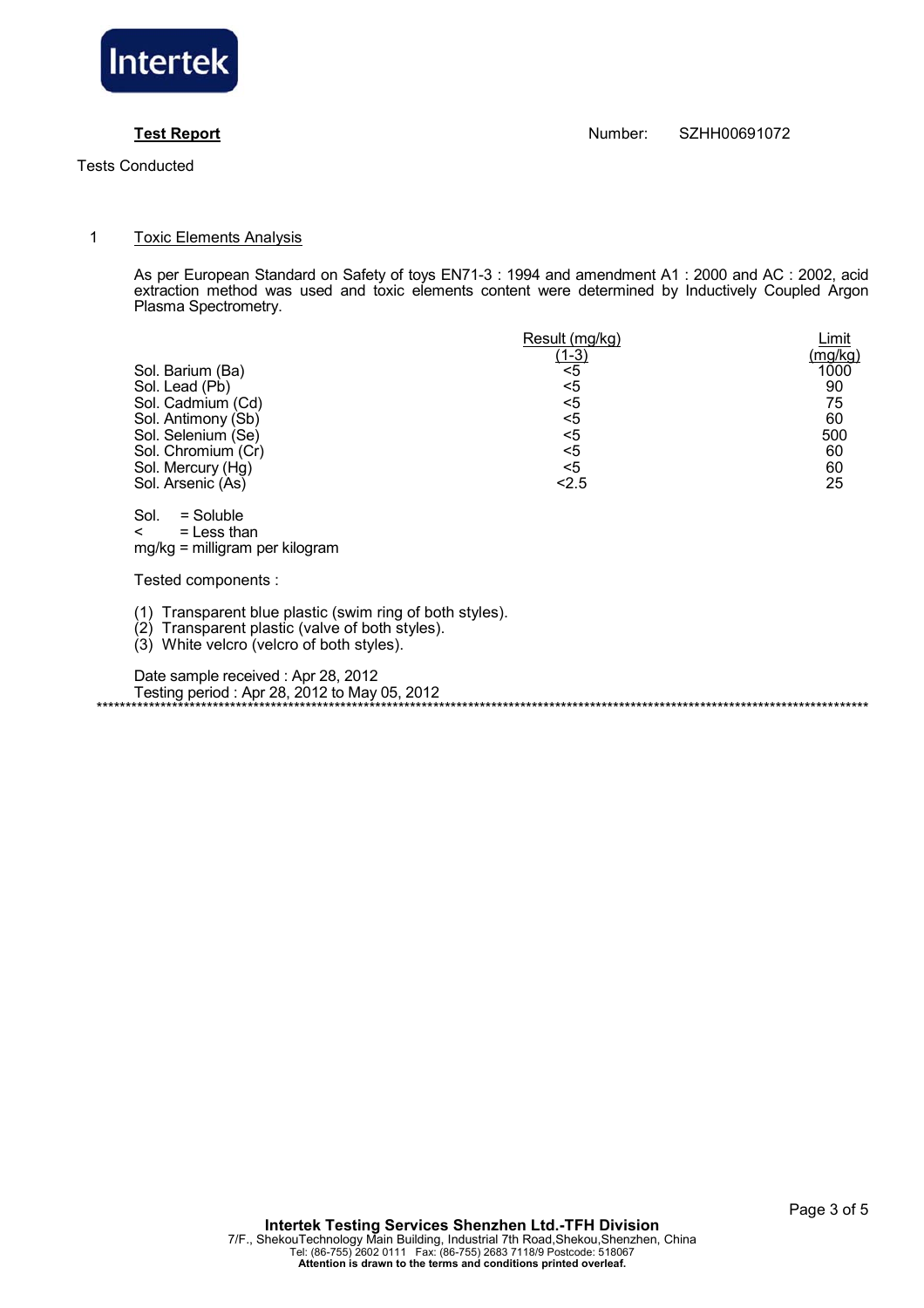

**Test Report** Number: SZHH00691072

## 2 Solvent Migration

As per EN71 Part 10 and 11.

| Compound                                                                                                                              | Result (mg/L) | Limit(mg/L)          |
|---------------------------------------------------------------------------------------------------------------------------------------|---------------|----------------------|
| Trichloroethylene                                                                                                                     | < 0.02        | $0.02$ (max.)        |
| Dichloromethane                                                                                                                       | < 0.03        | $0.06$ (max.)        |
| Methanol                                                                                                                              | < 0.5         | $5 \, (max.)$        |
| Nitrobenzene                                                                                                                          | < 0.02        | $0.02$ (max.)        |
| Cyclohexanone                                                                                                                         | < 0.5         | 46 (max.)            |
| 3,5,5-trimethyl-2-cyclohexane-1-one                                                                                                   | < 0.5         | $3$ (max.)           |
| Toluene                                                                                                                               | < 0.5         | $2$ (max.)           |
| Ethylbenzene                                                                                                                          | < 0.5         | $1$ (max.)           |
| Xylene (all isomers)                                                                                                                  | < 0.5         | $2$ (total) (max.)   |
| Sum of (2-methoxyethyl acetate,<br>2-ethoxyethanol, 2-ethoxyethyl acetate, bis (2-<br>methoxyethyl) ether,<br>2-methoxypropyl acetate | < 0.3         | $0.5$ (total) (max.) |

 $<$  = Less than

Tested component : Transparent blue plastic (swim ring of both styles).

 Date sample received : Apr 28, 2012 Testing period : Apr 28, 2012 to May 09, 2012

# 3 Monomers Migration

As per EN71 Part 10 and 11.

| Compound           | Result (mg/L) | Limit(mq/L)   |
|--------------------|---------------|---------------|
| Acrylamide         | < 0.02        | $0.02$ (max.) |
| <b>Bisphenol A</b> | < 0.05        | $0.1$ (max.)  |
| Formaldehyde       | < 0.5         | $2.5$ (max.)  |
| Phenol             | <5            | $15$ (max.)   |
| Styrene            | < 0.2         | $0.75$ (max.) |

 $\leq$  = Less than

Tested component : Transparent blue plastic (swim ring of both styles).

| Date sample received: Apr 28, 2012           |
|----------------------------------------------|
| Testing period: Apr 28, 2012 to May 09, 2012 |
|                                              |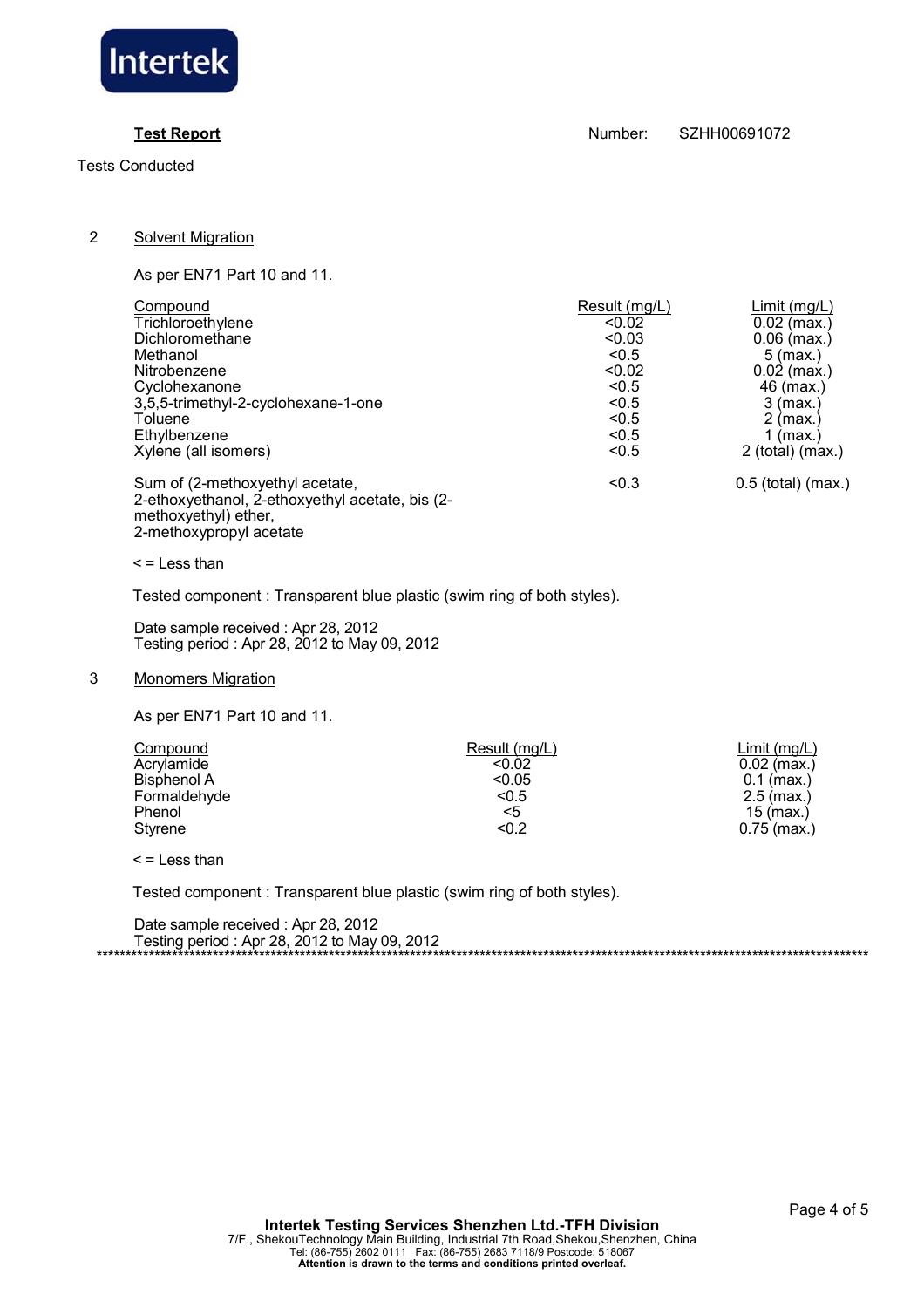

**Test Report** Number: SZHH00691072

4 Plasticizer Migration

As per EN71 Part 10 and 11.

| Compound               | Result (mg/L) | Limit(mq/L)   |
|------------------------|---------------|---------------|
| Triphenyl phosphate    | < 0.03        | $0.03$ (max.) |
| Tri-o-cresyl phosphate | < 0.03        | $0.03$ (max.) |
| Tri-m-cresyl phosphate | < 0.03        | $0.03$ (max.) |
| Tri-p-cresyl phosphate | < 0.03        | $0.03$ (max.) |

 $\leq$  = Less than

Tested component : Transparent blue plastic (swim ring of both styles).

 Date sample received : Apr 28, 2012 Testing period : Apr 28, 2012 to May 09, 2012 \*\*\*\*\*\*\*\*\*\*\*\*\*\*\*\*\*\*\*\*\*\*\*\*\*\*\*\*\*\*\*\*\*\*\*\*\*\*\*\*\*\*\*\*\*\*\*\*\*\*\*\*\*\*\*\*\*\*\*\*\*\*\*\*\*\*\*\*\*\*\*\*\*\*\*\*\*\*\*\*\*\*\*\*\*\*\*\*\*\*\*\*\*\*\*\*\*\*\*\*\*\*\*\*\*\*\*\*\*\*\*\*\*\*\*\*\*\*\*\*\*\*\*\*\*\*\*\*\*\*\*\*\*

End of report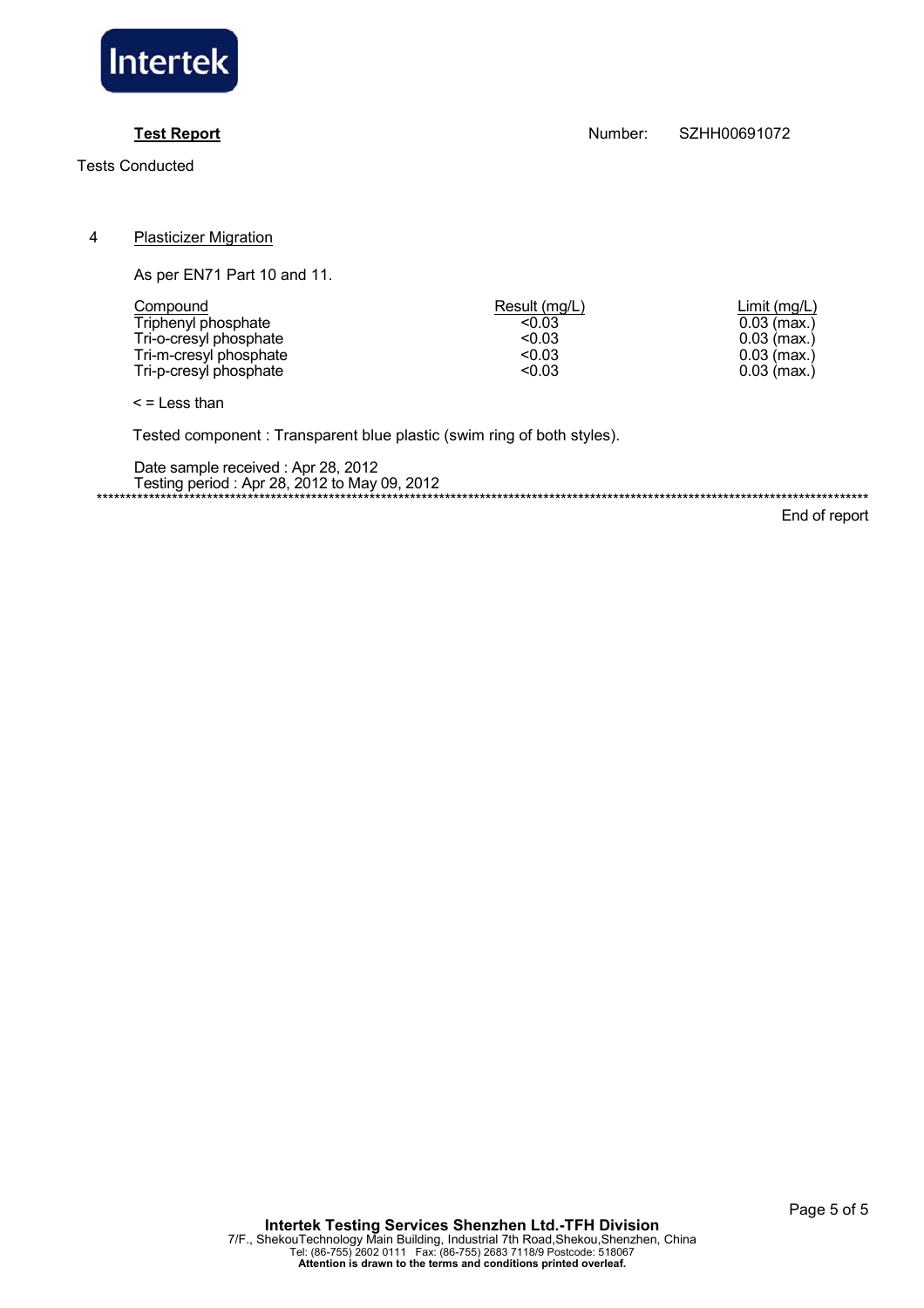

| <b>Test Report</b>                                                                                                                              |                                       |                                                                                                                                                                                                                                                                                                                                                                                                       | Number: | SZHH00685810 |
|-------------------------------------------------------------------------------------------------------------------------------------------------|---------------------------------------|-------------------------------------------------------------------------------------------------------------------------------------------------------------------------------------------------------------------------------------------------------------------------------------------------------------------------------------------------------------------------------------------------------|---------|--------------|
| Applicant:                                                                                                                                      | <b>TRADE WAY</b><br>ST, 4-20<br>Attn: | 121351, RUSSIA, MOSCOW, YARTSEVSKAYA<br>BORISOVA ALLA EDUARDOVAN                                                                                                                                                                                                                                                                                                                                      | Date:   | May 23, 2012 |
| Sample Description:<br>Four (4) pieces of submitted sample said to be :<br>Item Name<br>Item No.<br>Labelled Age Group<br>Packaging Provided by |                                       | Inflatable Rings For Infant With Marking Baby Swimmer.<br>BS01R,BS01Y,BS01B,BS01G,BS01O,BS01F,BS01P,BS01C,BS01T,BS01D,B<br>S02R, BS02Y, BS02B, BS02G, BS02O, BS02F, BS02P, BS02C, BS02T, BS02D, BS<br>01R-B,BS01Y-B,BS01B-B,BS01G-B,BS01O-B,BS01F-B,BS01P-B,BS01C-<br>B,BS01T-B,BS01D-B,BS02R-B,BS02Y-B,BS02B-B,BS02G-B,BS02O-<br>B,BS02F-B,BS02P-B,BS02C-B,BS02T-B,BS02D-B.<br>Not Specified.<br>No. |         |              |
| Applicant<br>Vendor<br><b>Buyer</b><br>Country of Origin                                                                                        |                                       | Shenzhen Fanrefond Plastic Products Co., Lld.<br>Trade Way.<br>China.<br><b>SZHH00685810</b>                                                                                                                                                                                                                                                                                                          |         |              |

As requested by the applicant, refer to attached page(s) for details.

To be continued

\*\*\*\*\*\*\*\*\*\*\*\*\*\*\*\*\*\*\*\*\*\*\*\*\*\*\*\*\*\*\*\*\*\*\*\*\*\*\*\*\*\*\*\*\*\*\*\*\*\*\*\*\*\*\*\*\*\*\*\*\*\*\*\*\*\*\*\*\*\*\*\*\*\*\*\*\*\*\*\*\*\*\*\*\*\*\*\*\*\*\*\*\*\*\*\*\*\*\*\*\*\*\*\*\*\*\*\*\*\*\*\*\*\*\*\*\*\*\*\*\*\*\*\*\*\*\*\*\*\*\*\*

Authorized by: For Intertek Testing Services Shenzhen Ltd.



Ben N.L. Lin General Manager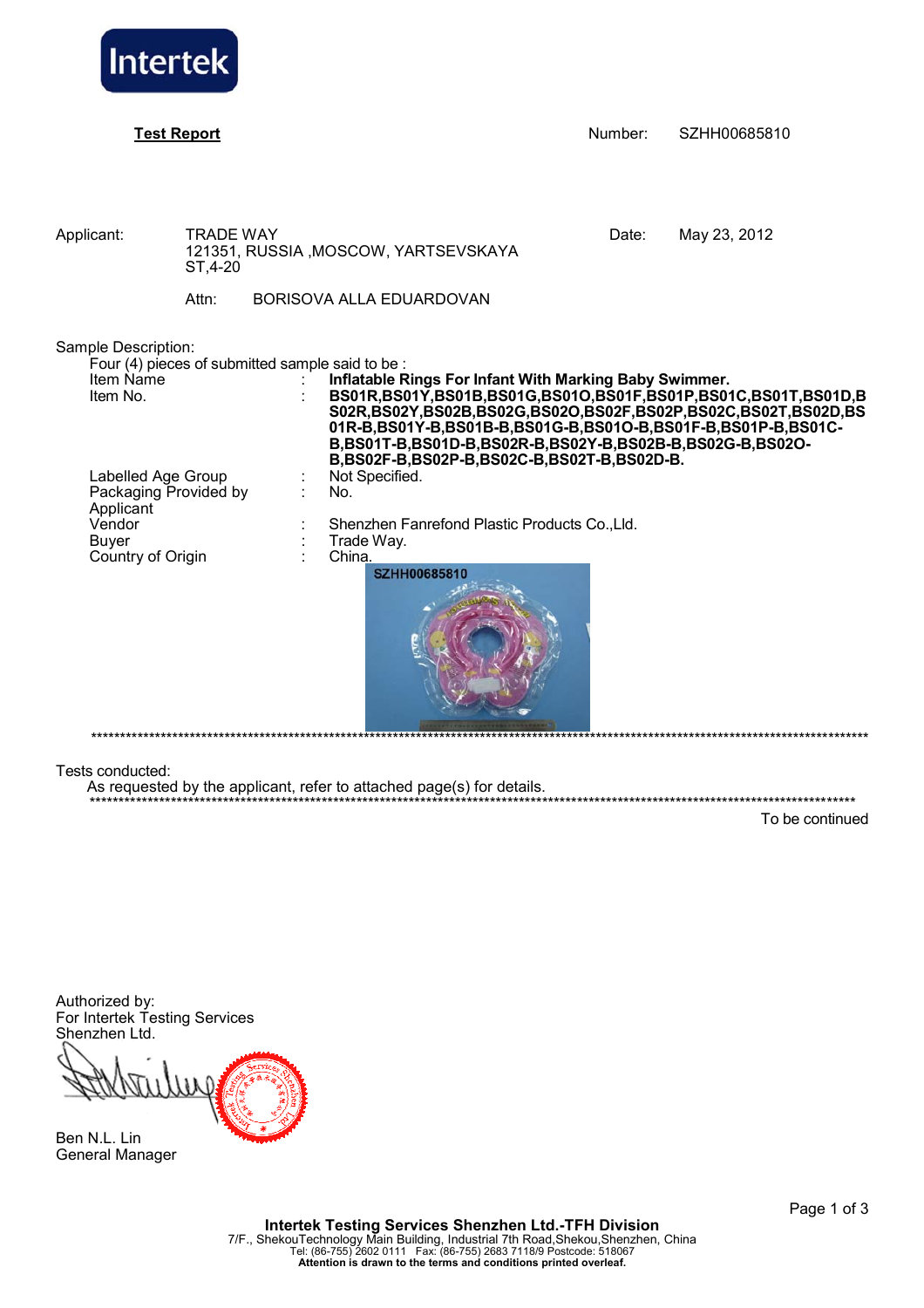

## **Test Report**

Number: SZHH00685810

Conclusion:

|                                             | Result                                                                         |
|---------------------------------------------|--------------------------------------------------------------------------------|
| $EN71-1:2011$                               | See remark                                                                     |
|                                             |                                                                                |
| excluding labelling requirement of clause 7 |                                                                                |
| EN71 Part 2 : 2011                          | See remark                                                                     |
|                                             |                                                                                |
|                                             | Standard<br>for mechanical and physical properties<br><b>Flammability test</b> |

Remark:

The submitted samples were examined not toys and were not subjected to the scope of the European standard of toys EN71. However, as requested by the applicant, the submitted samples were assessed under the requirement of EN71 part 1, part 2 and part 3, and the result met the requirement of the standard.

Authorized by:<br>For Intertek Testing Services Shenzhen Ltd.

m

Ben N.L. Lin **General Manager**